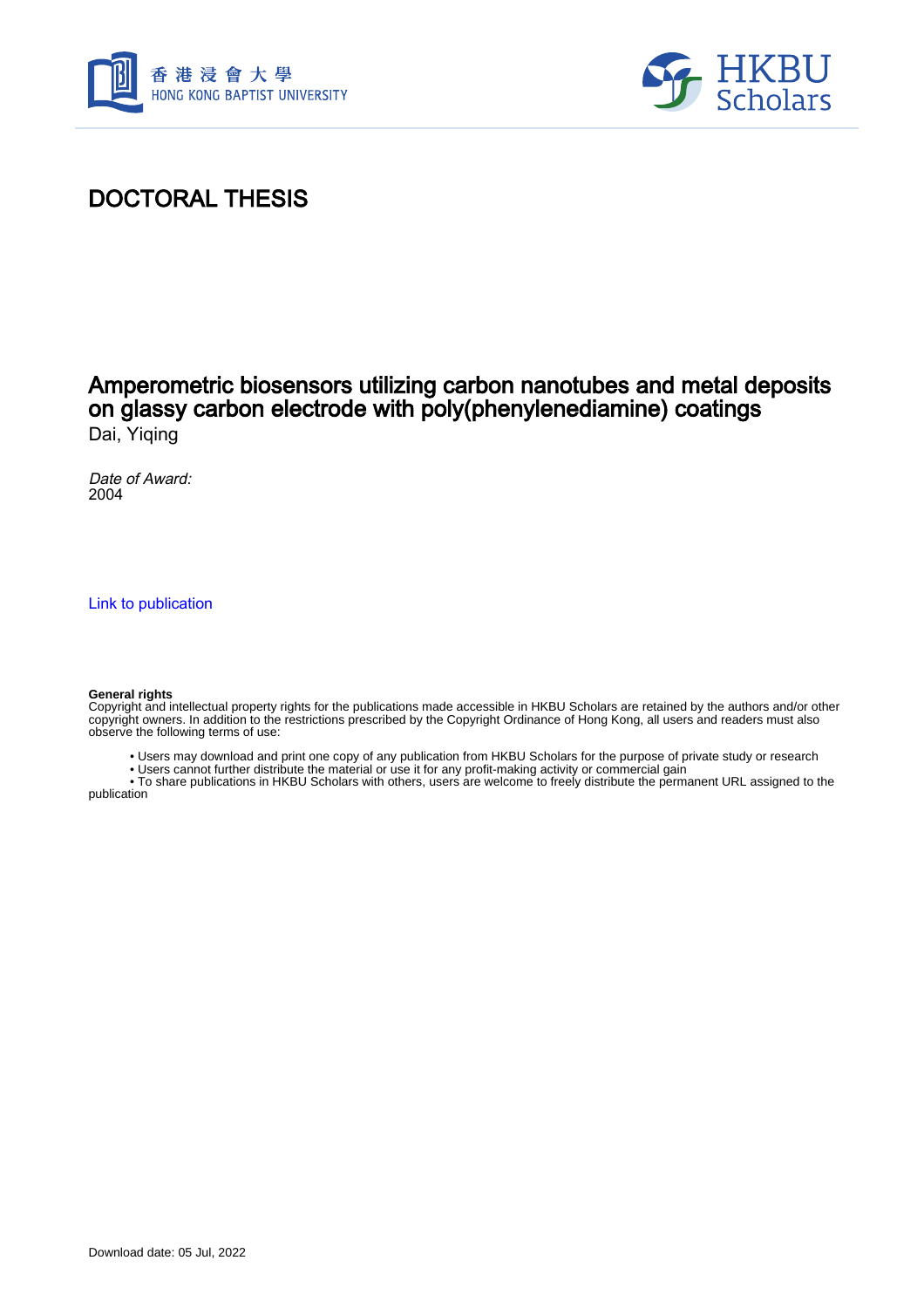# **Amperometric Biosensors Utilizing Carbon Nanotubes and Metal Deposits on Glassy Carbon Electrode with Poly(phenylenediamine) Coatings**

## **DAI Yiqing**

A thesis submitted in partial fulfillment of the requirements

for the degree of

Doctor of Philosophy

#### **Principal Supervisor: Dr. SHIU Kwok Keung**

Hong Kong Baptist University

September 2004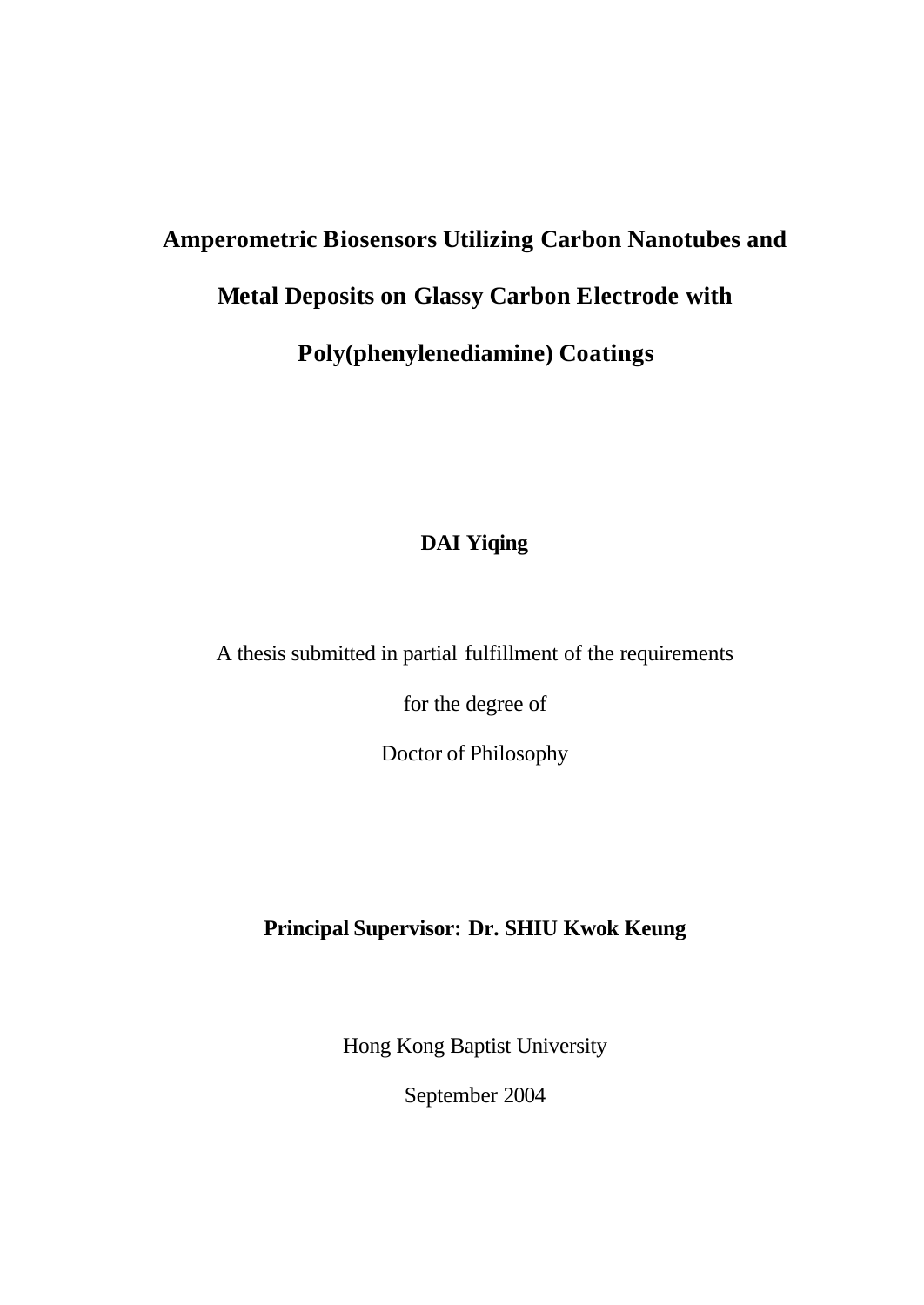#### **Abstract**

This work focuses on the application of metal deposits and carbon nanotubes in the research of biosensors with non-conducting poly(phenylenediamine) (PPD) coatings. Different PPD films, namely P*o*PD, P*m*PD, and P*p*PD, have been utilized for enzyme immobilization on various electrode materials including metal deposit, glassy carbon, and carbon nanotubes.

Electrooxidation of different isomers of phenylenediamine (*ortho*-, *para*-, and *meta*-) on a palladium electrode and the permeability characteristics of the electrochemically formed PPD films have been investigated. The permeability and permselectivity of various analytes on PPD films, including  $H_2O_2$ , ascorbic acid, uric acid, acetaminophen, and cysteine, have been compared. The results suggest that the electropolymerization techniques (cyclic voltammetric and potentiostatic) would affect the permeability of PPD films. Other experimental conditions, such as electropolymerization potential, electropolymerization time, have also been studied.

Palladium and platinum black layers have been deposited on glassy carbon electrode for construction of glucose biosensor. The porous metal deposit layers have large surface area, which is beneficial for enzyme loading and  $H_2O_2$  electrooxidation. Good anti-interference performance towards ascorbic acid, uric acid, acetaminophen, and L-dopamine is observed due to the utilization of PPD film. Experimental conditions for biosensor preparation and detection, such as metal deposition time, concentration of monomer and enzyme, electropolymerization potential, operation potential, etc., have been investigated.

 Enhanced electrocatalytic reduction of dissolved oxygen at multi-walled carbon nanotube (MWCNT) in neutral media has been reported. The catalytic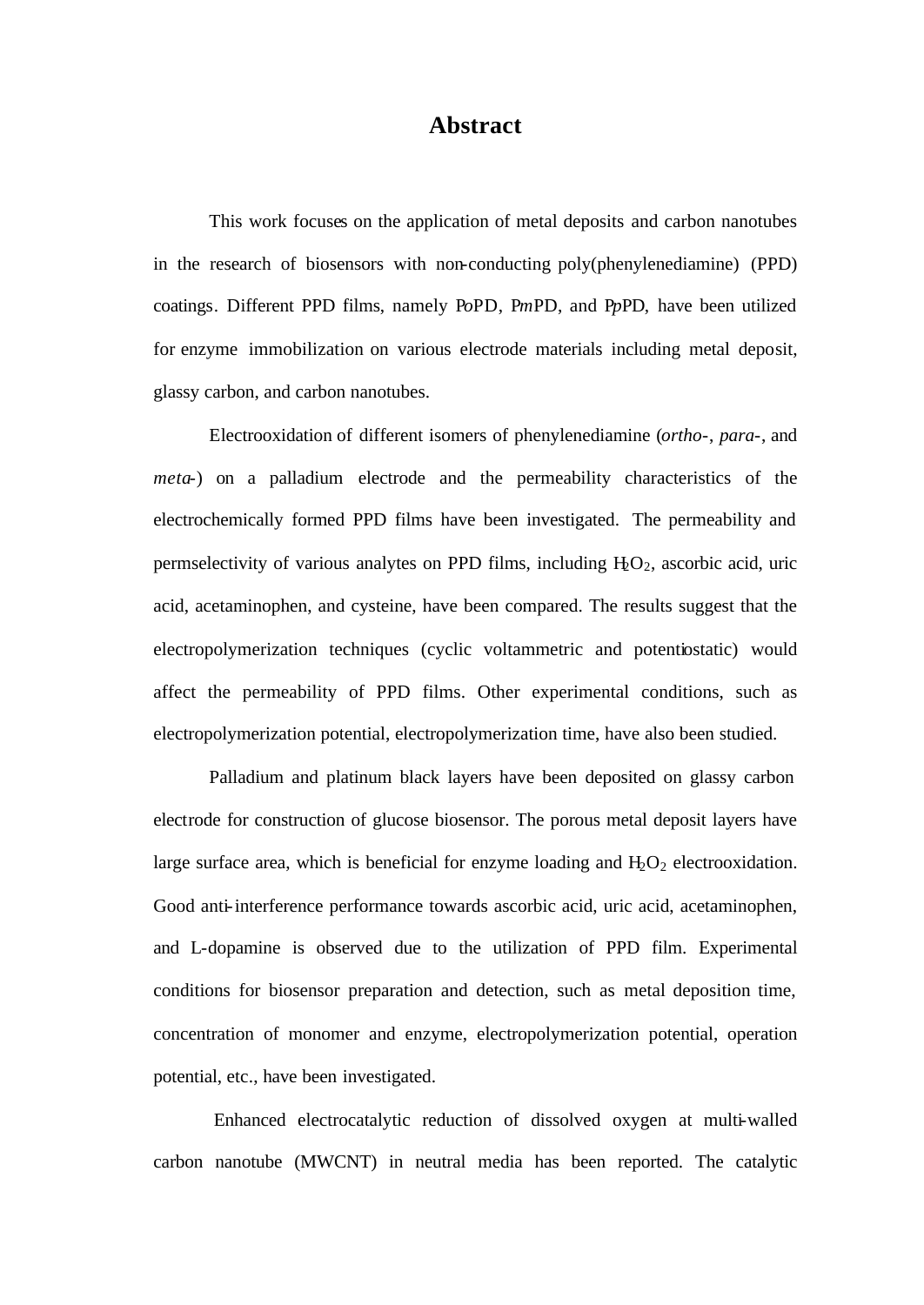behavior makes it eligible to serve as an oxygen-sensitive electrode for the construction of oxidase-based biosensors. Glucose oxidase and lactate oxidase have been immobilized onto MWCNT modified glassy carbon with electropolymerized PPD film. The determination of glucose and L-lactic acid can be carried out by monitoring H<sub>2</sub>O<sub>2</sub> production and oxygen consumption. Better determination performance, such as higher sensitivity and better anti-interference ability, can be obtained when the oxygen consumption approach is employed.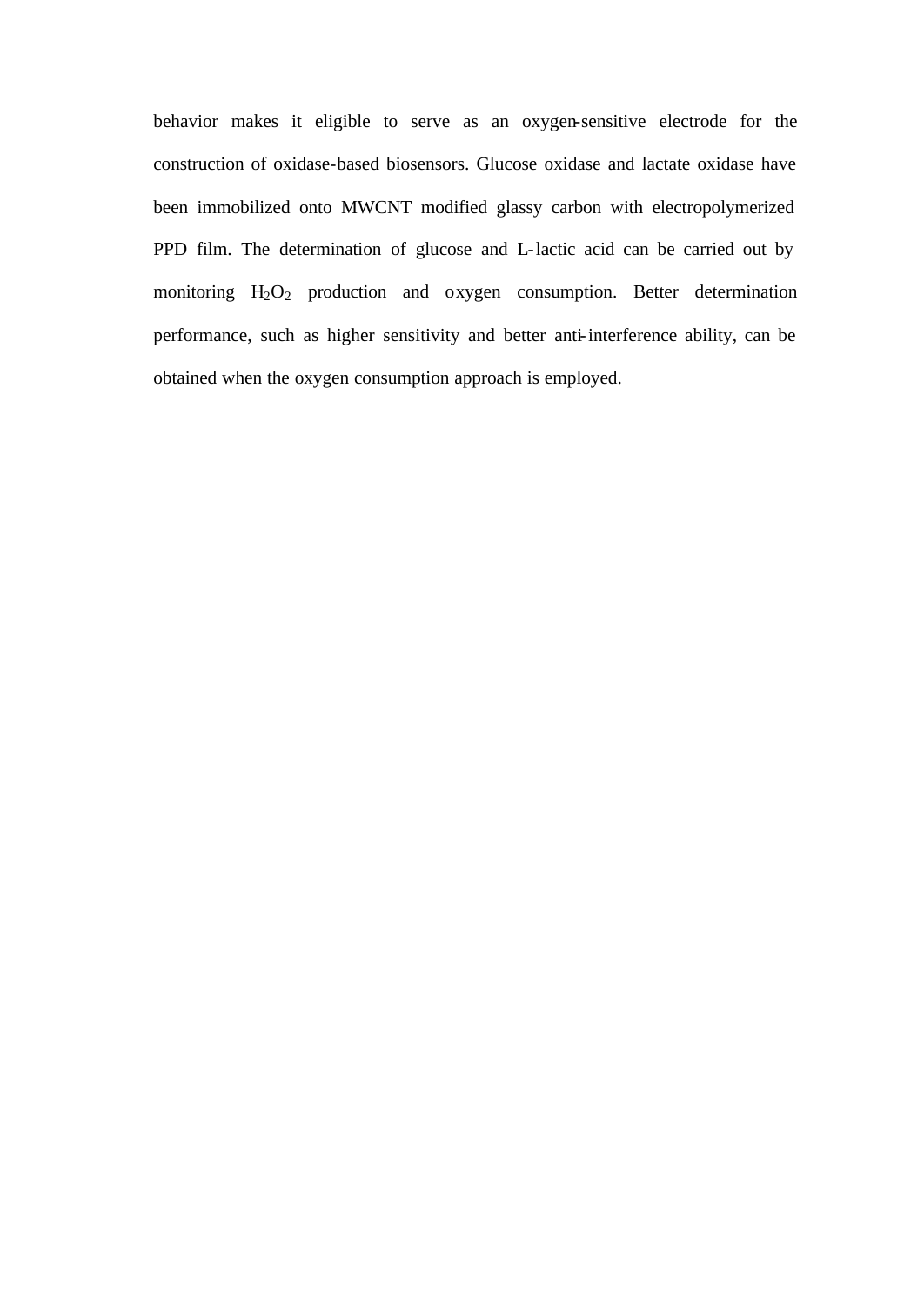# **Table of Contents**

### **CHAPTER 1**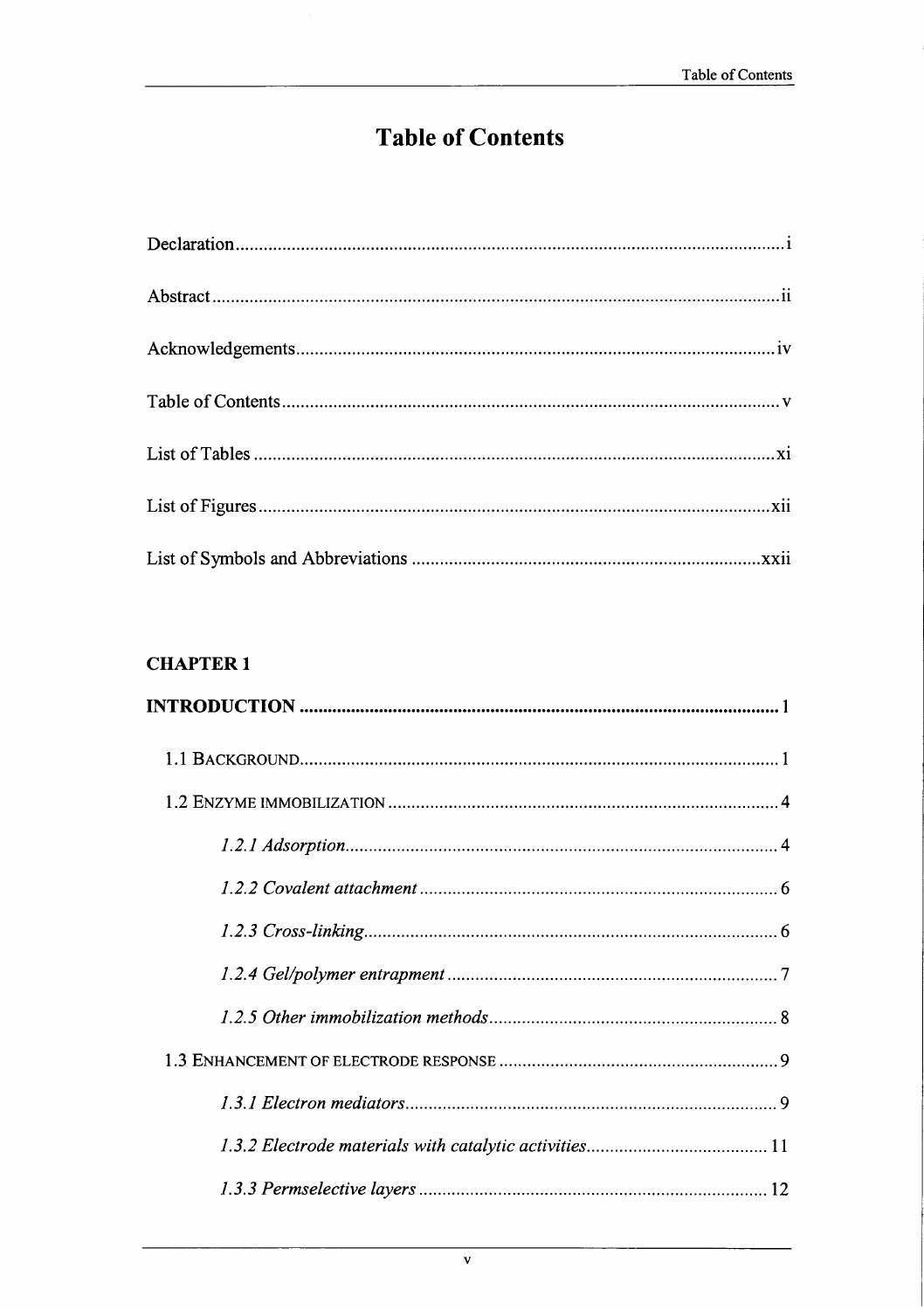$\sim$ 

#### **CHAPTER 2**

| PERMEABILITY AND PERMSELECTIVITY OF POLY(O-, M-, AND P-   |  |
|-----------------------------------------------------------|--|
| PHENYLENEDIAMINE) FILMS SYNTHESIZED AT A PALLADIUM DISK   |  |
|                                                           |  |
|                                                           |  |
|                                                           |  |
|                                                           |  |
|                                                           |  |
|                                                           |  |
|                                                           |  |
|                                                           |  |
|                                                           |  |
|                                                           |  |
|                                                           |  |
| 2.3.4 Permselectivity of poly(phenylenediamine) films  46 |  |
|                                                           |  |
|                                                           |  |

# **CHAPTER 3**

#### HIGHLY SENSITIVE AMPEROMETRIC GLUCOSE BIOSENSOR BASED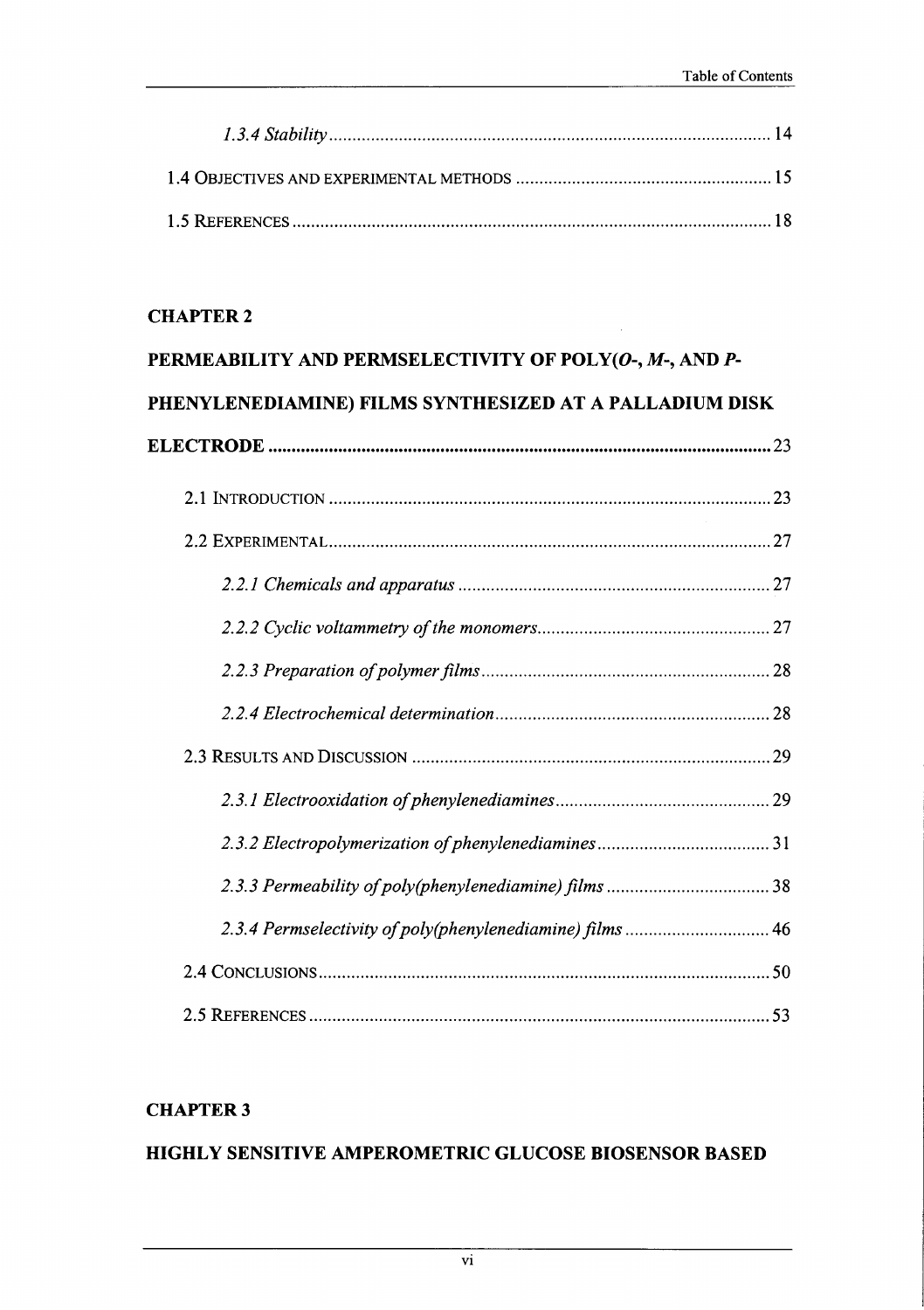$\bar{z}$ 

| ON GLASSY CARBON ELECTRODE WITH COPPER/PALLADIUM |
|--------------------------------------------------|
|--------------------------------------------------|

| 3.3.2 Electrocatalytic oxidation of hydrogen peroxide at Cu/Pd coating65 |
|--------------------------------------------------------------------------|
|                                                                          |
|                                                                          |
|                                                                          |
|                                                                          |
|                                                                          |
|                                                                          |
|                                                                          |
|                                                                          |

#### **CHAPTER 4**

| POLY(PHENYLENEDIAMINE) FILM FOR THE CONSTRUCTION OF         |  |
|-------------------------------------------------------------|--|
| <b>GLUCOSE BIOSENSORS BASED ON PLATINIZED GLASSY CARBON</b> |  |
|                                                             |  |
|                                                             |  |

 $\ddot{\phantom{a}}$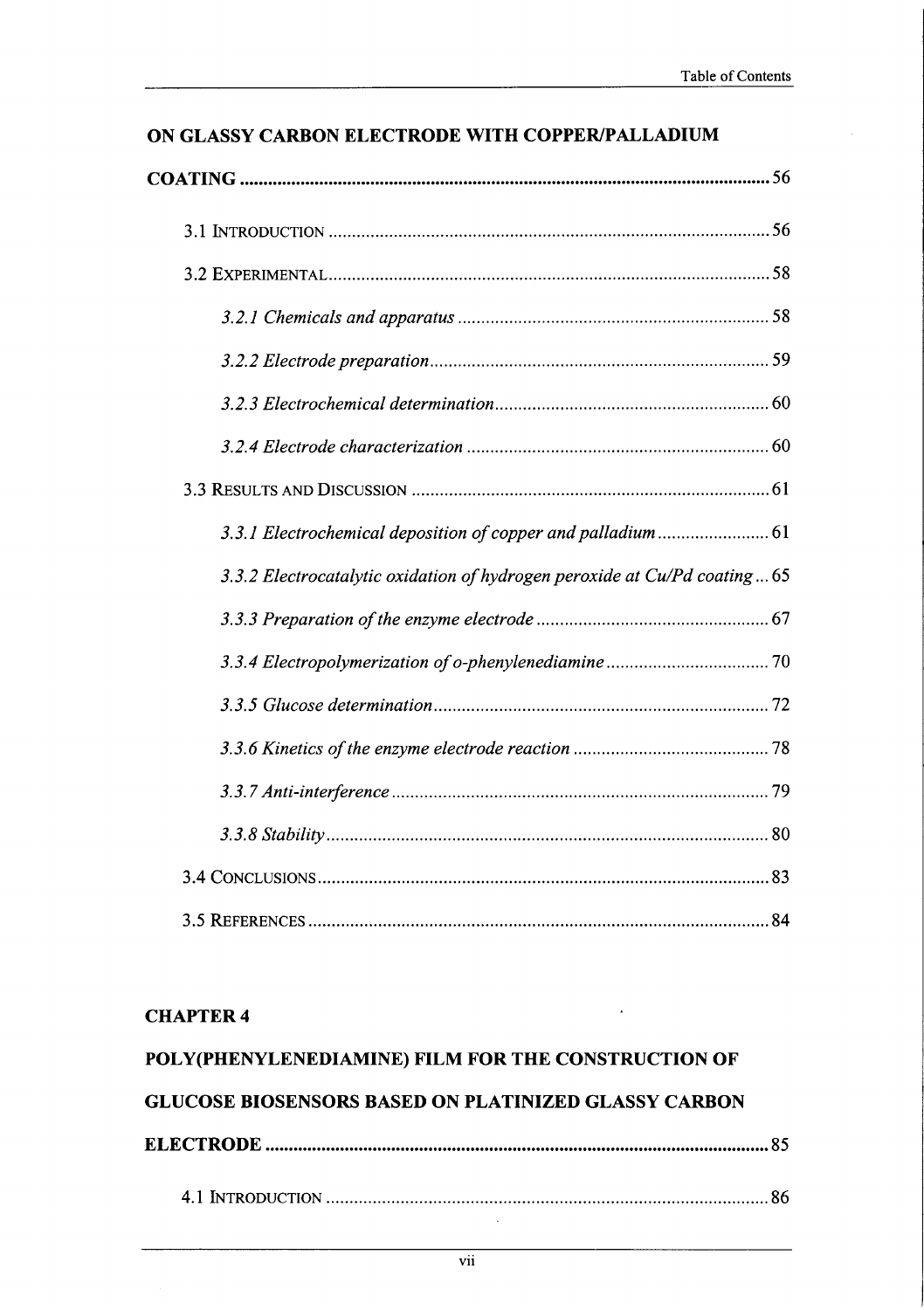| 4.3.2 Electropolymerization of PoPD, PmPD, and PpPD in the presence |  |
|---------------------------------------------------------------------|--|
|                                                                     |  |
|                                                                     |  |
|                                                                     |  |
|                                                                     |  |
|                                                                     |  |

#### **CHAPTER 5**

| <b>GLUCOSE BIOSENSOR BASED ON MULTI-WALLED CARBON</b> |  |
|-------------------------------------------------------|--|
| <b>NANOTUBE MODIFIED GLASSY CARBON ELECTRODE  111</b> |  |
|                                                       |  |
|                                                       |  |
|                                                       |  |
|                                                       |  |
|                                                       |  |
|                                                       |  |
|                                                       |  |
|                                                       |  |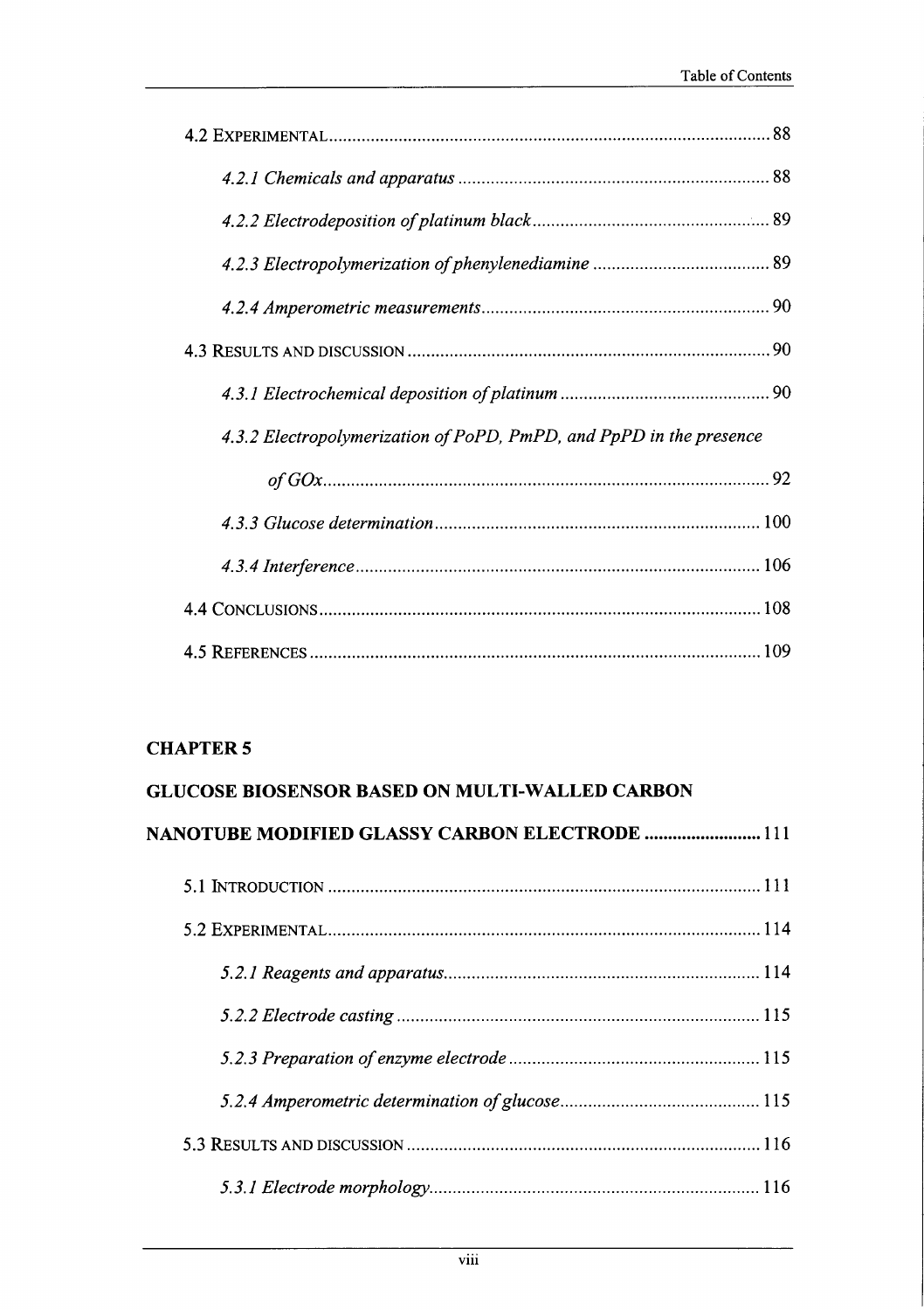| 5.3.2 Electrocatalytic reduction of $O2$ at MWCNT modified electrode 116 |  |
|--------------------------------------------------------------------------|--|
|                                                                          |  |
|                                                                          |  |
|                                                                          |  |
|                                                                          |  |
|                                                                          |  |
|                                                                          |  |

#### **CHAPTER 6**

| A COMPARISON OF AMPEROMETRIC MEASURING PRINCIPLES FOR                    |  |
|--------------------------------------------------------------------------|--|
|                                                                          |  |
|                                                                          |  |
|                                                                          |  |
|                                                                          |  |
|                                                                          |  |
|                                                                          |  |
| 6.2.4 Amperometric determination of glucose and lactic acid 140          |  |
|                                                                          |  |
| 6.3.1 Electrochemistry of $H_2O_2$ and oxygen at GC/MWCNT electrode  141 |  |
|                                                                          |  |
| 6.3.3 Effect of $H_2O_2$ on glucose determination at negative operating  |  |
|                                                                          |  |
| 6.3.4 Glucose and lactate determination using different operating        |  |
|                                                                          |  |
|                                                                          |  |